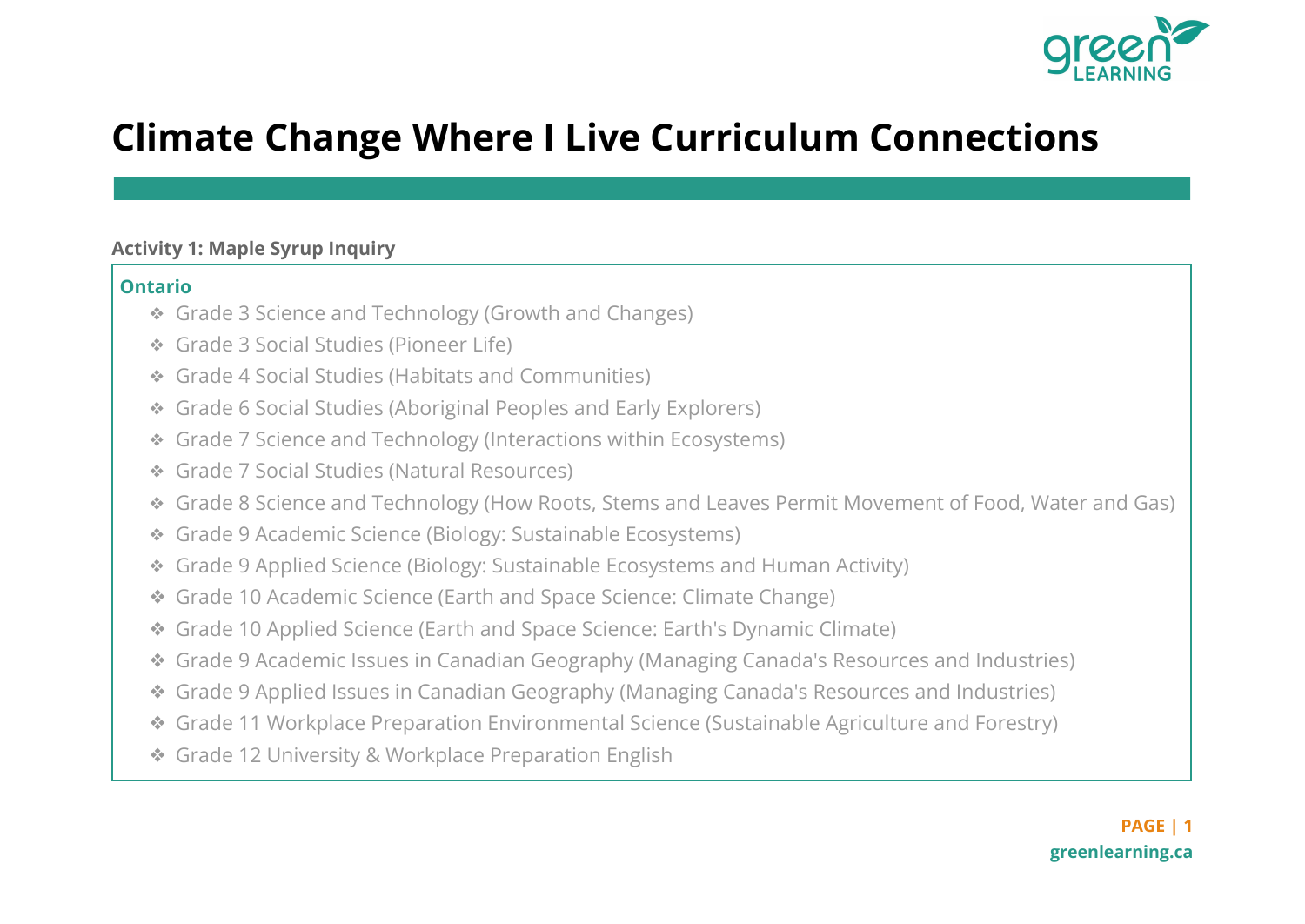

- ➢ Oral Communication
- $\triangleright$  Reading and Literature Studies
- $>$  Writing
- $\triangleright$  Media Studies

#### **Activity 2: Climate Change in My Municipality Inquiry**

- ❖ Grade 9 Academic Issues in Canadian Geography
	- $\triangleright$  Geographic Inquiry and Skill Development
	- $\triangleright$  Interactions in the Physical Environment
	- ➢ Managing Canada's Resources and Industries
	- $\triangleright$  Changing Populations
	- $\triangleright$  Liveable Communities
- ❖ Grade 9 Applied Issues in Canadian Geography
	- $\triangleright$  Geographic Inquiry and Skill Development
	- $\triangleright$  Interactions in the Physical Environment
	- ➢ Managing Canada's Resources and Industries
	- $\triangleright$  Changing Populations
	- ➢ Liveable Communities
- ❖ Grade 9 Academic & Applied English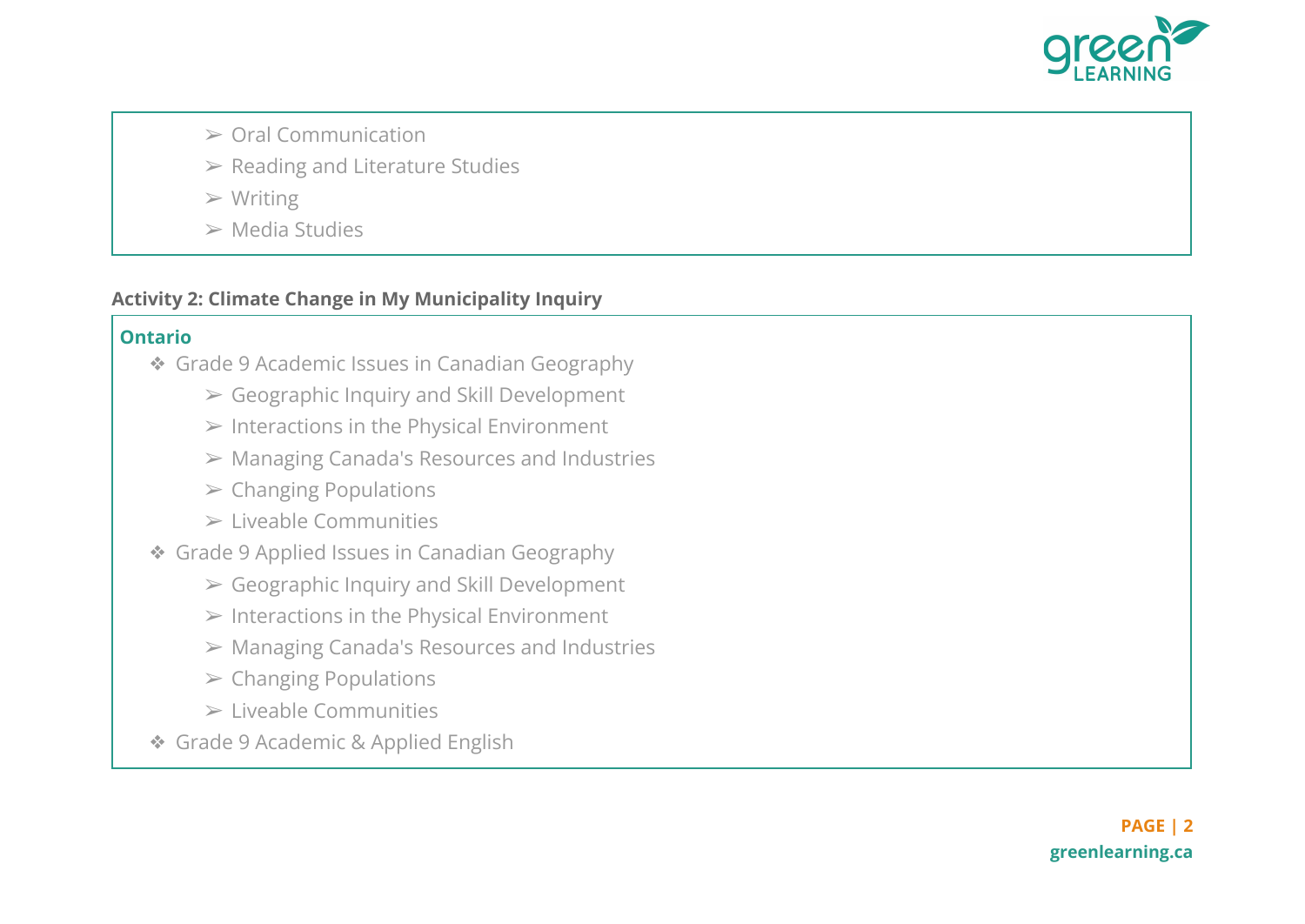

- $\geq$  Oral Communication
- $\triangleright$  Reading and Literature Studies
- $>$  Writing
- ➢ Media Studies
- ❖ Grade 10 Civics and Citizenship
	- ➢ Political Inquiry and Skill Development
- ❖ Grade 10 Academic & Applied English
	- ➢ Oral Communication
	- $\triangleright$  Reading and Literature Studies
	- $>$  Writing
	- ➢ Media Studies
- ❖ Grade 11 Open Travel and Tourism: A Geographic Perspective
- ❖ Grade 11 Academic & Applied English
	- $\geq$  Oral Communication
	- $\triangleright$  Reading and Literature Studies
	- $>$  Writing
	- $\triangleright$  Media Studies
- ❖ Grade 12 University Preparation ….
	- $\triangleright$  Spatial Organization of Ecumenes
	- $\triangleright$  Changing Ecumenes
	- $\triangleright$  Geographic Inquiry and Skill Development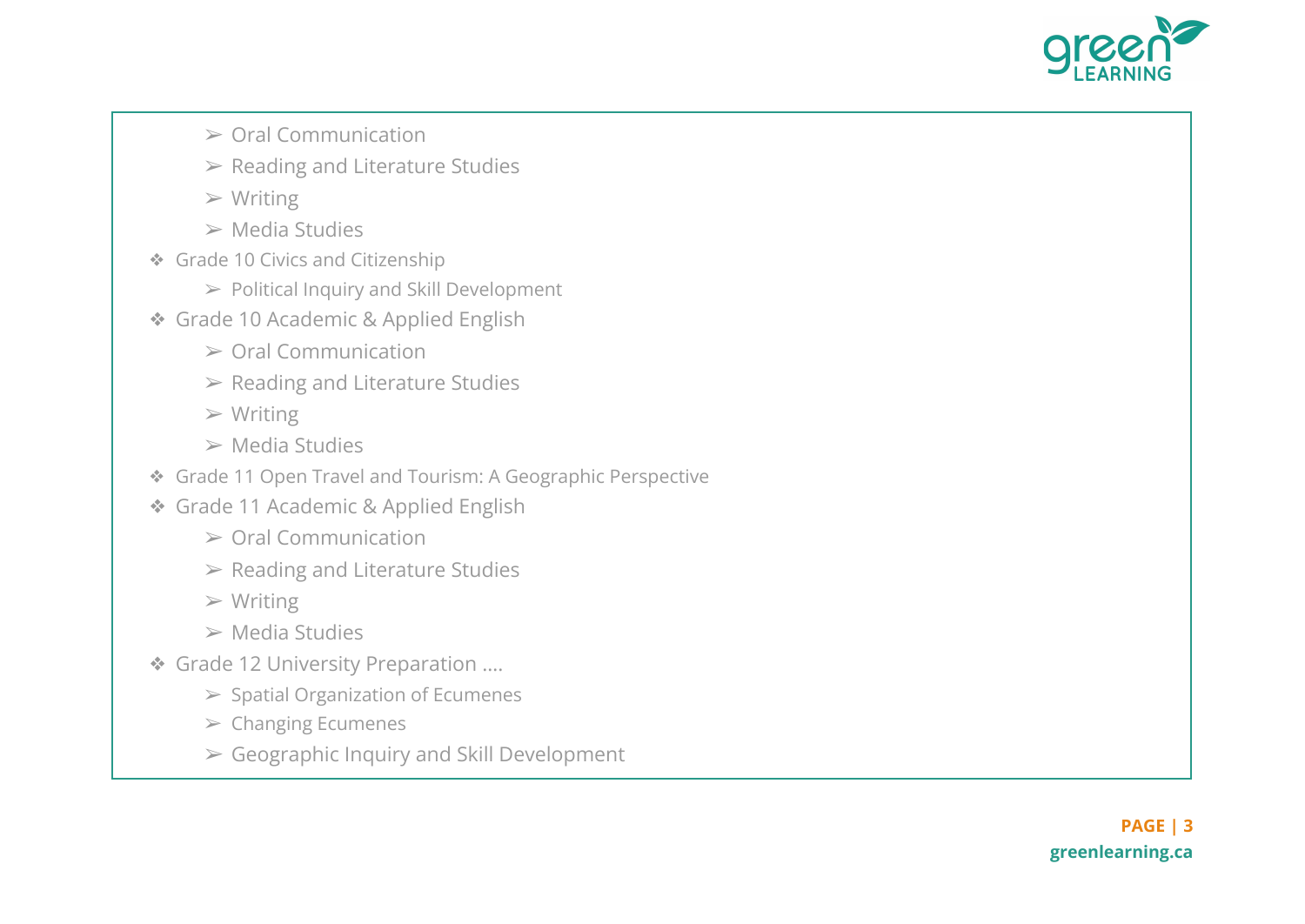

## $\triangleright$  Sustainability and Stewardship

- $\triangleright$  Dynamic Impacts Within Communities
- ❖ Grade 12 University & Workplace Preparation English
	- ➢ Oral Communication
	- $\triangleright$  Reading and Literature Studies
	- $>$  Writing
	- ➢ Media Studies

### **Activity 3: Climate Change and Recreation Inquiry**

- ❖ Grade 9 Academic Issues in Canadian Geography
	- $\triangleright$  Interactions in the Physical Environment
	- $\triangleright$  Liveable Communities
- ❖ Grade 9 Applied Issues in Canadian Geography
	- $\triangleright$  Interactions in the Physical Environment
	- $\triangleright$  Liveable Communities
- ❖ Grade 9 Academic & Applied English
	- $\geq$  Oral Communication
	- $\triangleright$  Reading and Literature Studies
	- $\triangleright$  Writing
	- $\triangleright$  Media Studies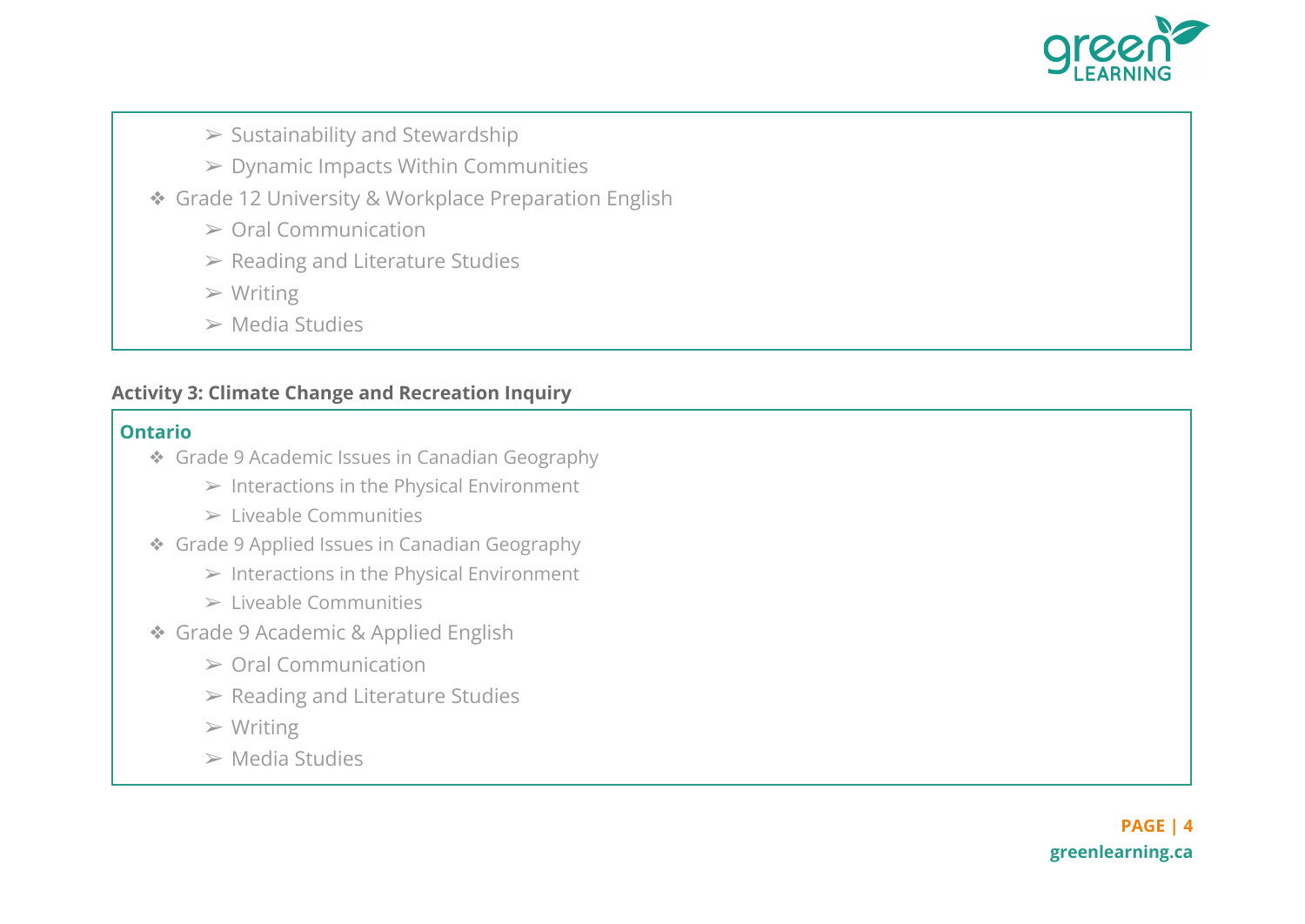

- ❖ Grade 10 Civics and Citizenship
	- $\triangleright$  Political Inquiry and Skill Development
- ❖ Grade 11 Open Travel and Tourism: A Geographic Perspective
	- $>$  Spatial Organization: Why, Where and How we Travel
	- ➢ Spatial Geography: Concepts and Processes
	- $\triangleright$  Spatial Technologies and Change
- ❖ Grade 12 University Preparation
	- $\triangleright$  Spatial Organization of Ecumenes
	- $\triangleright$  Changing Ecumenes
	- $\triangleright$  Geographic Inquiry and Skill Development
	- $\triangleright$  Sustainability and Stewardship
	- $\triangleright$  Dynamic Impacts Within Communities
- ❖ Grade 12 University & Workplace Preparation English
	- $\geq$  Oral Communication
	- $\triangleright$  Reading and Literature Studies
	- $>$  Writing
- $\triangleright$  Media Studies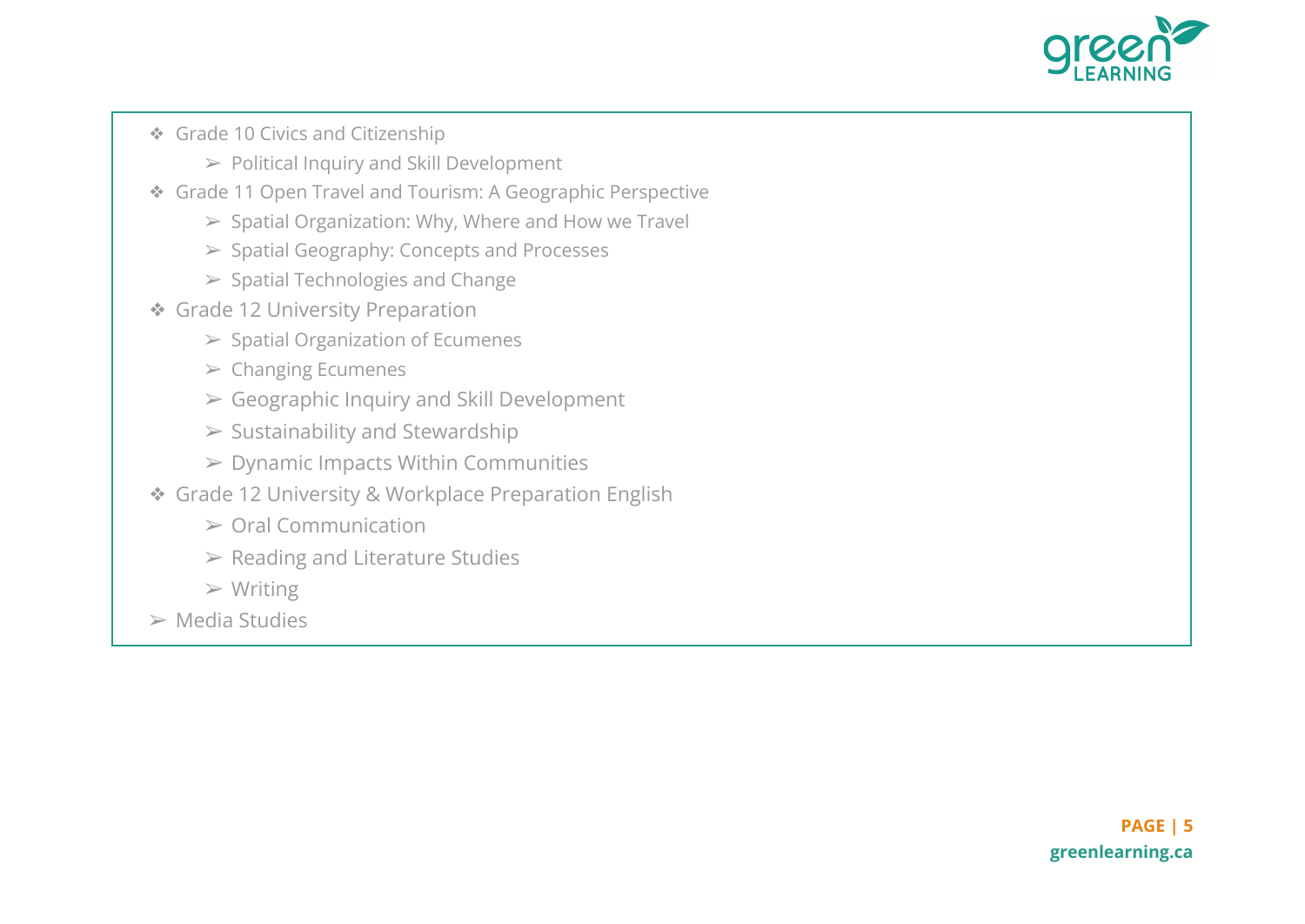

#### **Activity 4: Climate Change in My Watershed Inquiry**

- ❖ Grade 9 Academic Science (Biology: Sustainable Ecosystems)
- ❖ Grade 9 Applied Science (Biology: Sustainable Ecosystems and Human Activity)
- ❖ Grade 9 Academic Issues in Canadian Geography
	- $\triangleright$  Geographic Inquiry and Skill Development
	- $\triangleright$  Interactions in the Physical Environment
	- ➢ Managing Canada's Resources and Industries
- ❖ Grade 9 Applied Issues in Canadian Geography
	- $\triangleright$  Geographic Inquiry and Skill Development
	- $\triangleright$  Interactions in the Physical Environment
	- ➢ Managing Canada's Resources and Industries
- ❖ Grade 9 Academic & Applied English
	- $\geq$  Oral Communication
	- $\triangleright$  Reading and Literature Studies
	- $>$  Writing
	- $\triangleright$  Media Studies
- ❖ Grade 10 Academic Science (Earth and Space Science: Climate Change)
- ❖ Grade 10 Applied Science (Earth and Space Science: Earth's Dynamic Climate)
- ❖ Grade 11 University Preparation Biology (Diversity of Living Things)
- ❖ Grade 11 University Preparation Environmental Science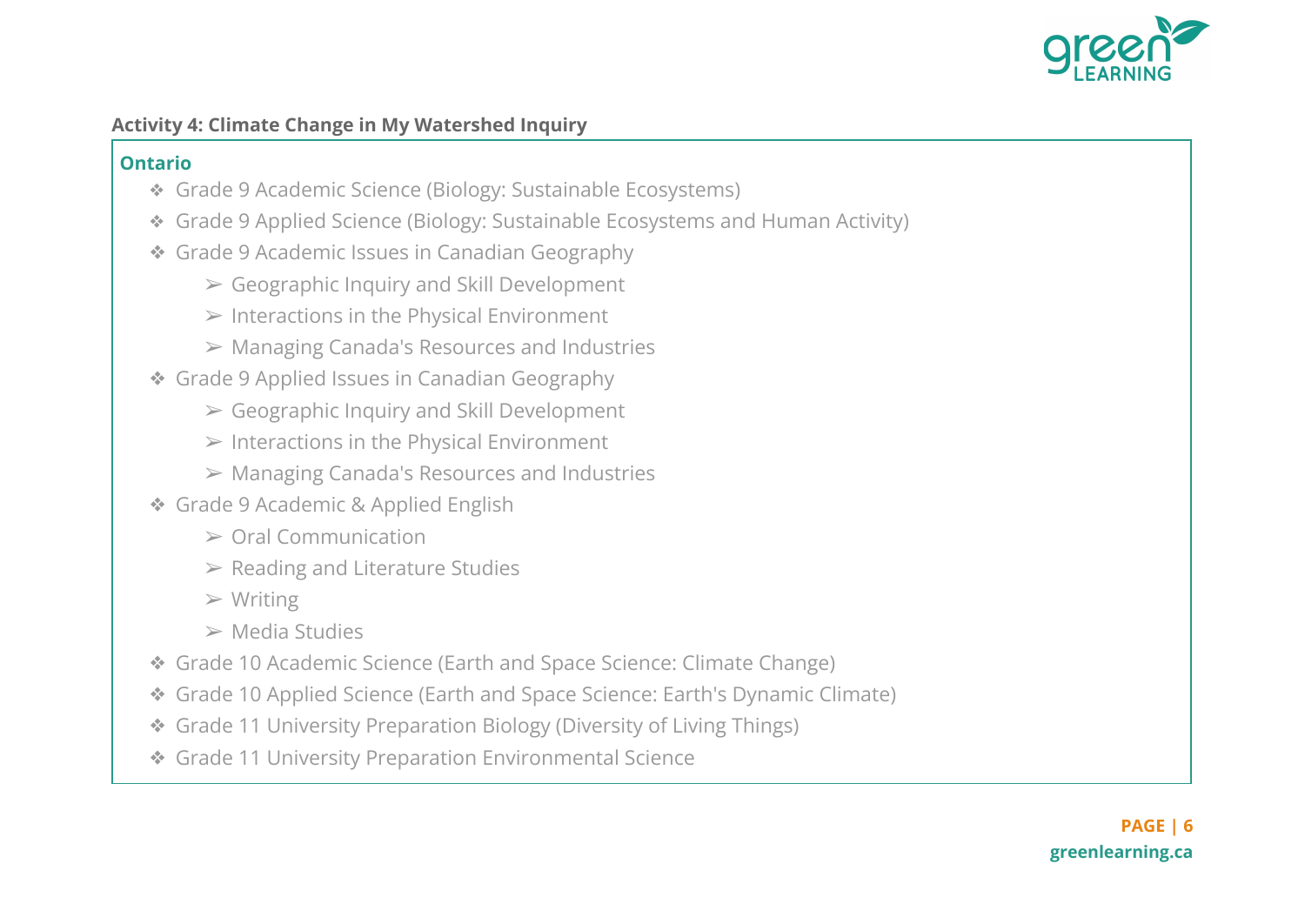

- ➢ Scientific Investigation Skills and Career Exploration
- ➢ Scientific Solutions to Contemporary Environmental Challenges
- $\triangleright$  Human Health and the Environment
- $\triangleright$  Sustainable Agriculture and Forestry
- ❖ Grade 11 Workplace Preparation Environmental Science
	- $\triangleright$  Human Impact on the Environment
	- $\triangleright$  Human Health and the Environment
	- ➢ Natural Resource Science and Management
- ❖ Grade 12 University Preparation Biology (Population Dynamics)
- ❖ Grade 12 University & Workplace Preparation English
	- ➢ Oral Communication
	- $\triangleright$  Reading and Literature Studies
	- $>$  Writing
	- $\triangleright$  Media Studies

#### **Activity 5: Extreme Weather Inquiry**

- ❖ Grade 9 Academic & Applied English
	- ➢ Oral Communication
	- $\triangleright$  Reading and Literature Studies